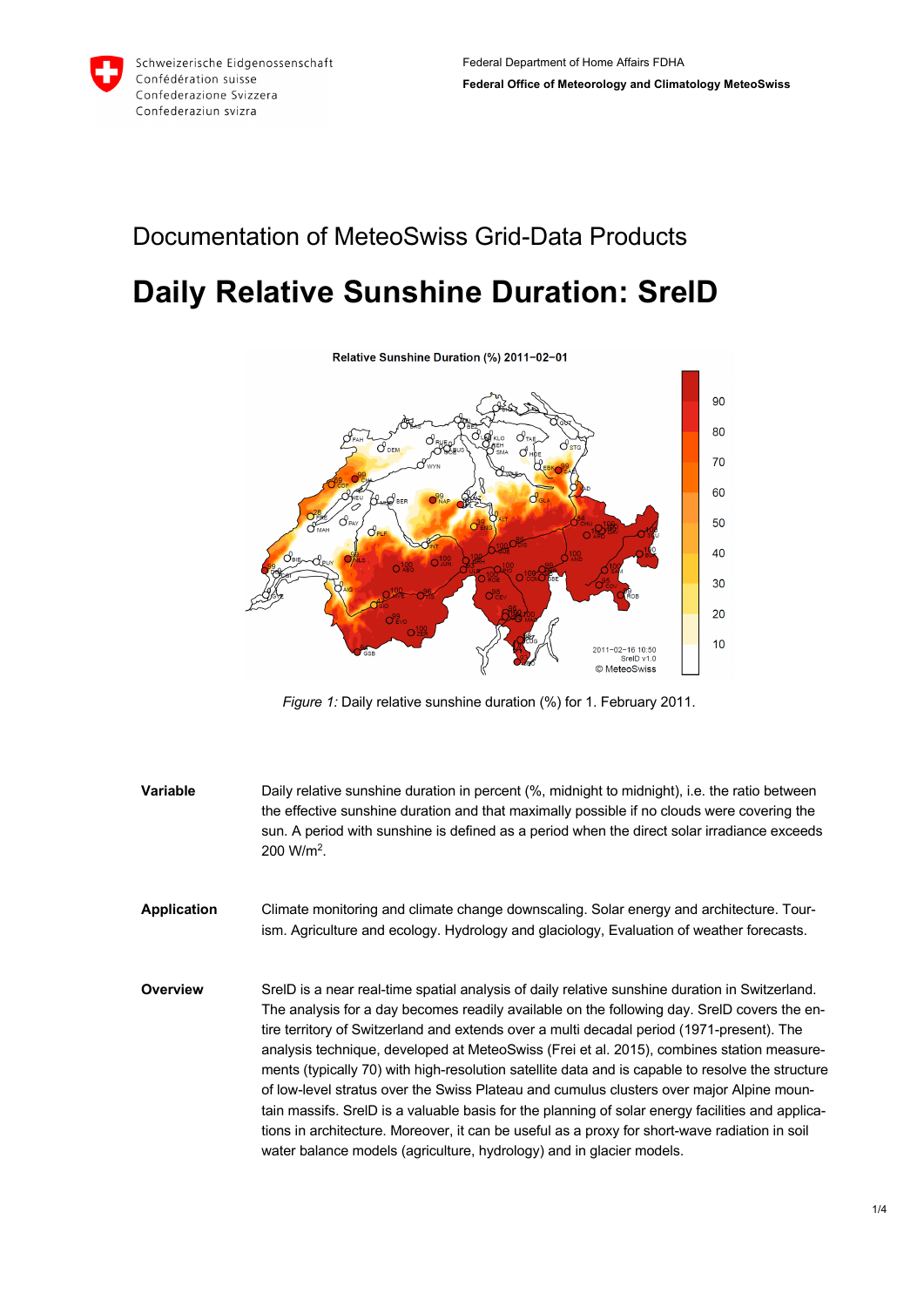## **Daily Relative Sunshine Duration: SrelD**

**Data base** SrelD relies on a statistical technique that combines sunshine duration measurements at stations with satellite-based retrievals of a clearness index.

> As for the station measurements, all stations with a near real-time data delivery into the MeteoSwiss central data archive are integrated. This involves approximately 70 stations from SwissMetNet (MeteoSwiss 2010). The station network has an average inter-station distance of about 30 km and encompasses more flatland and valley floor stations, with highmountain regions relatively underrepresented. The number of stations used for SrelD is almost constant in time. The measuring device is a Hänni Solar 111 B type heliometer (for details see Odebrecht and Rast, 2007). Relative sunshine duration is obtained by comparison to the maximum possible sunshine duration determined for each calendar day and station. The time series used were not explicitly corrected for temporal inhomogeneities, but maximum sunshine durations have been adjusted in case of station relocations.

> The satellite data is based on Meteosat Second Generation (MSG, see Schmetz et. al 2002) cloud retrievals and the derivation of a daily HELIOSAT clearness index (Cano et al., 1986). The clearness index (%) is a measure of the actual global radiation relative to the maximum possible under clear sky conditions (Rigollier et al., 2004). The index was derived with a specific algorithm for the Alps, giving special consideration to snow (Dürr and Zelenka, 2009; Stöckli 2013). The clearness index dataset has an effective spatial resolution of approx. 1.1x1.7 km over Switzerland and was aggregated to the 2-km target grid. It was available for all days of the period 2004-2012.

**Method** The analysis method adopted for SrelD combines data from in-situ measurements of relative sunshine duration (i.e. at stations) with a km-scale satellite-based clearness index dataset. The role of the satellite data is to provide high-resolution information on recurring cloudiness patterns. The combination does not need simultaneous satellite measurements and hence can be applied over climatological periods extending into the pre-satellite era. A detailed description and evaluation of the method is given in Frei et al (2015). In brief, it encompasses the following steps:

> (A) All data (station and satellite clearness index) is *logit*-transformed to achieve approximate normality of data distributions.

(B) A set of "typical" patterns of the cloudiness distribution in Switzerland is derived from a nine-year satellite dataset (clearness index) by means of a Principal Component Analysis (PCA). The patterns were calculated individually for the seasons and they show characteristic features of the cloudiness distribution such as low-level stratus over the Swiss Plateau, Foehn and topographically induced cumulus clusters.

(C) A linear combination of the satellite-based patterns from step B is fitted to the station measurements individually for each day. Hence, the station data determine together the prominence of each pattern on a particular day. Formally, this is accomplished in a kriging model with external drift (see Cressie 1990, Ribeiro and Diggle 2007), using Principal Component loadings from step B (and some additional topo-geographic fields) as predictors. An exponential variogram model is adopted with shape parameters depending only on the calendar month. Cross-validation experiments suggested that 9 leading PCA patterns provided a decent compromise between model flexibility and risk of overfitting.

(D) The resulting field is back transformed and truncated where necessary.

A detailed evaluation of the method demonstrates that the inclusion of satellite data leads to more realistic distributions and clearly improves interpolation accuracy. Even with the rather limited number of predictor patterns, situations with low-level stratus at different altitudes could be reasonably distinguished. See Frei et al. (2015) and Willi (2010) for more detail.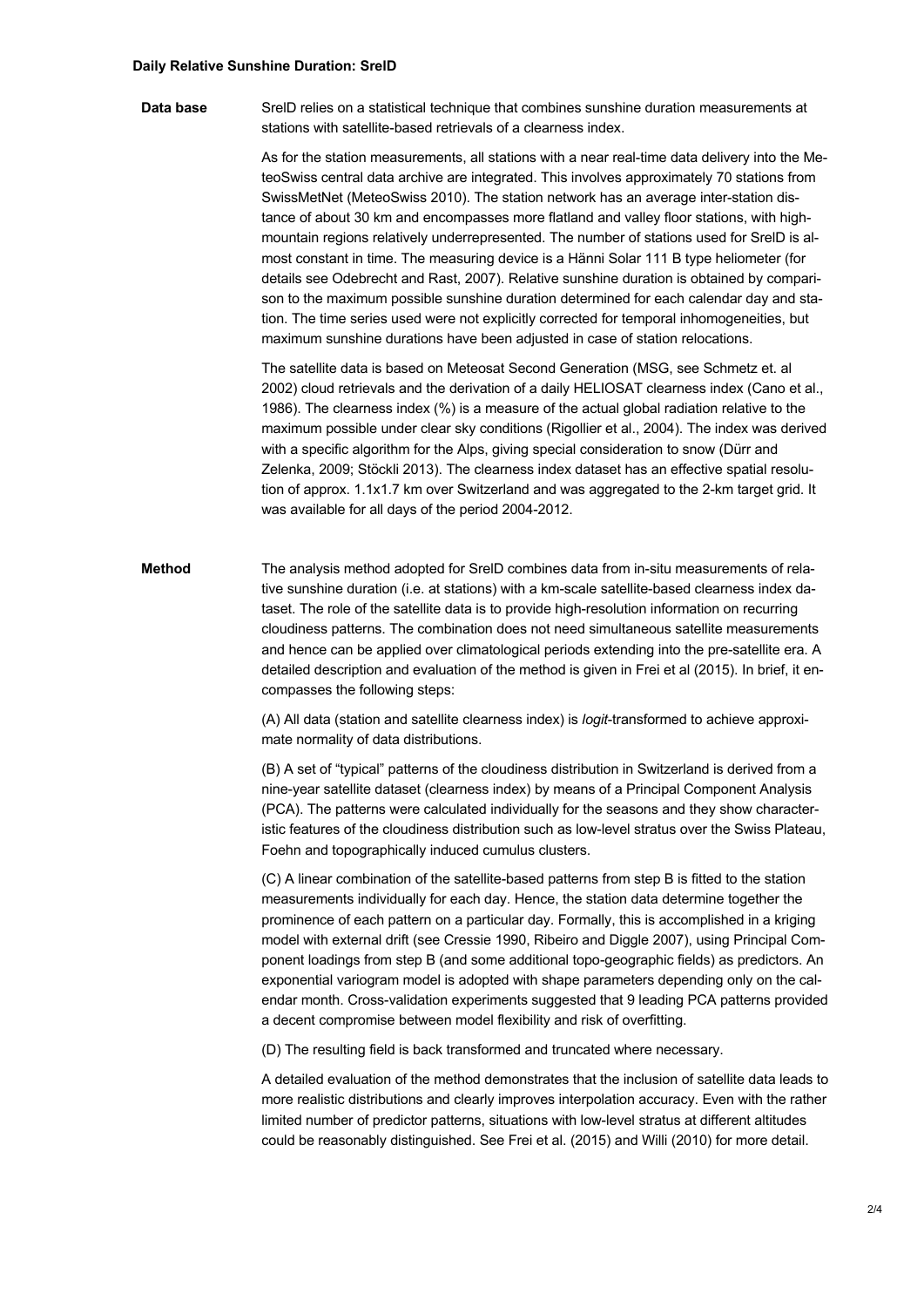**Target users** The 30 year coverage makes SrelD suitable for the monitoring of decadal cloudiness variations and the calibration / evaluation of climate change downscaling methods. Moreover, SrelD provides a valuable basis for the planning of solar energy facilities and for applications in architecture and in tourism. Sunshine duration can also serve as a proxy for shortwave radiation in soil water balance models used in agricultural research, ecology and hydrology, and in glacier models for glaciology. The near real-time availability allows for a quick access to recent cloudiness and sunshine conditions and immediate evaluation of weather forecasts.

## **Accuracy and interpretation** The accuracy of SrelD depends on several factors: (1) the accuracy of the heliometer measurements, (2) the representativity of the satellite-based patterns for sunshine variations in Switzerland and (3) the representativeness of the station network for estimating the linear combination of patterns accurately. Factor 1 is of secondary significance. An optimal performance of the interpolation had to be found with a compromise between factors 2 and 3.

To assess the quality of SrelD a systematic cross-validation was undertaken over a 10-year period that was independent from the satellite calibration period (Willi 2010, Frei et al. 2015). The median of the mean absolute error (averaged over all stations of a day) is 10% relative sunshine duration for winter days with an interquartile range (75% of all days) of 6- 14%. For summer days the median of the mean absolute error is smaller (7.5%) and its interquartile range is 6-9%. SrelD explains 50-80% of the spatial variations on winter days and 40-70% on summer days. Days with a small explained spatial variance are days with a comparatively small station-to-station variance. Hence, the seemingly poor performance on some days is rarely associated with significant absolute errors.

An additional evaluation for a selection of challenging test cases has shown that complex spatial structures are realistically reproduced. Low-level stratus cases show realistic valleymountain contrasts (see the example in Fig. 1) and variations in the stratus layer height can be reasonably reproduced. However, difficulties can occur on days when the sunshine distribution has unusual small-scale features.

The spatial detail introduced by the satellite patterns is plausible and effective in improving interpolation skill. Nevertheless, the effective resolution of SrelD must be expected to be coarser than the grid spacing. The coarse resolution of the original MSG data and the truncation of Principal Components are contributing to this. Users are cautioned about relying applications on single (or few) grid points in SrelD. See Willi (2010) and Frei et al. (2015) for further information.

**Related products** SrelM and SrelY: Monthly and yearly relative sunshine duration, produced with the same method as for SrelD, but applied to monthly and yearly station and satellite data. Averaging the daily analyses of SrelD does not reproduce SrelM and SrelY, because of non-linearities in the analysis procedure and because maximum sunshine duration varies in the course of a month/year. Users interested in monthly/yearly resolution only are encouraged to use these alternative datasets rather than aggregating daily data.

> SanomM9120 and SanomY9120: Anomalies of monthly and yearly sunshine duration, relative to the mean of 1991-2020.

Daily global radiation: This data product represents surface incoming shortwave radiation (in Watts per m<sup>2</sup>) on a km-scale grid over Switzerland. It is derived from Meteosat Second